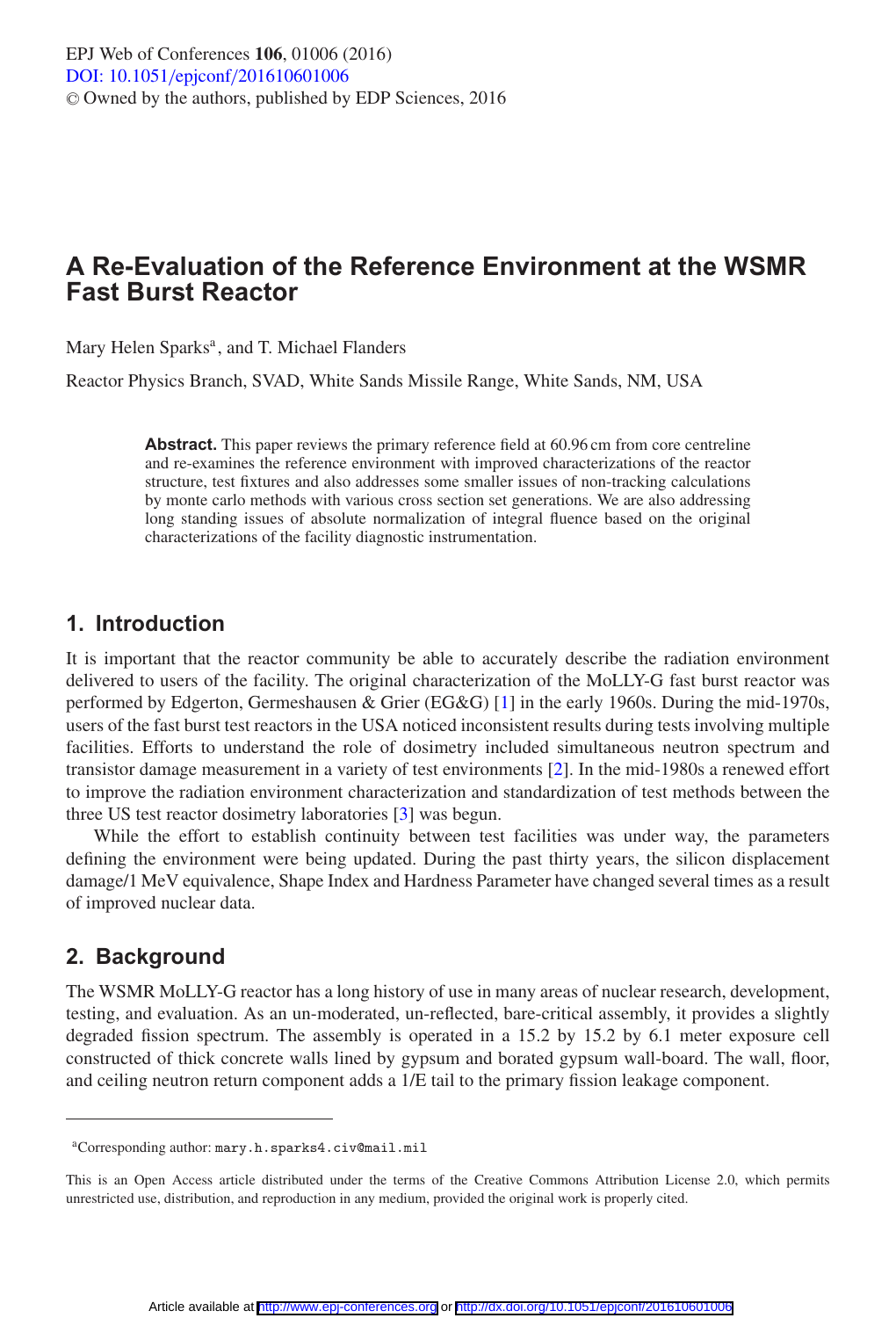<span id="page-1-0"></span>

**Figure 1.** Horizontal fluence profile of MoLLY-G at mid-plane and 15.24 cm radius from core centreline.

The primary reference spectrum for the facility has been the position 60.96 cm from the core centerline. This location has been documented since 1976 [\[4\]](#page-7-3), and has been extensively re-evaluated through the years  $[5, 6]$  $[5, 6]$  $[5, 6]$  $[5, 6]$ , both experimentally and by calculation. It serves as the basis for comparison to the exposure environments of other facilities and when used as the reference spectrum in national standards. This location is an optimal blend of distance from the source reducing the errors of experimental location for larger or unwieldy test items while maintaining the clean neutron spectrum with a well defined wall-return element. This location is particularly well suited to the primary mission of the facility, which is the exposure of electronic systems to intense neutron fields. Recently, use of the 15.24 cm location has increased significantly for testing. This is a report on the first steps to re-evaluate the reference test location for the facility and expand the scope of programs that can be supported with an increased confidence for additional locations equally well characterized.

### **3. Facility Characterizations**

#### **3.1 Sulfur Metrics**

The original characterization data was taken in 1964 by EG&G. Calibration of the sulphur activation monitors at that time was made by exposing the sulfur pellets  $(^{32}S \text{ (n,p)}^{32}P)$  to 14 MeV neutrons from deuterium-tritium accelerators. Since 1980 the counting system has been calibrated by direct flux transfer methods using the National Institute of Standards and Technology, NIST, <sup>252</sup>Cf reference fields [\[7\]](#page-7-6). Figure [1](#page-1-0) is a plot of the sulfur data from EG&G in 1964 compared to 2014 data. For the original characterization, EG&G placed 30 sulfur pellets on an aluminium ring with a 15.24 cm radius from core center-line and at mid-plane to the core. The 2014 exposure consists of 32 sulfur pellets surrounding the core also at 15.24 cm. The 2014 pellets have been aligned to match the 1964 positions as closely as possible as shown in Fig. [1.](#page-1-0) The data is reported as  $\Phi > 3$  MeV/  $1 \times 10^{16}$  fission. The radial profile clearly shows the influence of the inconel bolts versus fuel control elements.

In addition to the horizontal exposure of sulfur pellets surrounding the machine for a radial representation, we also exposed in a vertical configuration. The vertical exposure, Fig. [2,](#page-2-0) was made with two stands placed 17.8 cm from core center and 180 degrees apart. The locations placed the stands adjacent to one control rod and the opposite stand was adjacent to a bolt. Each stand held eleven sulfur pellets with the center of the first pellet 1.27 cm above the test table. The pellets were placed on 2.54 cm centers to 27.94 cm high, the top of the safety shroud. The fluence maximum demonstrates the significance of placement accuracy at close-in positions.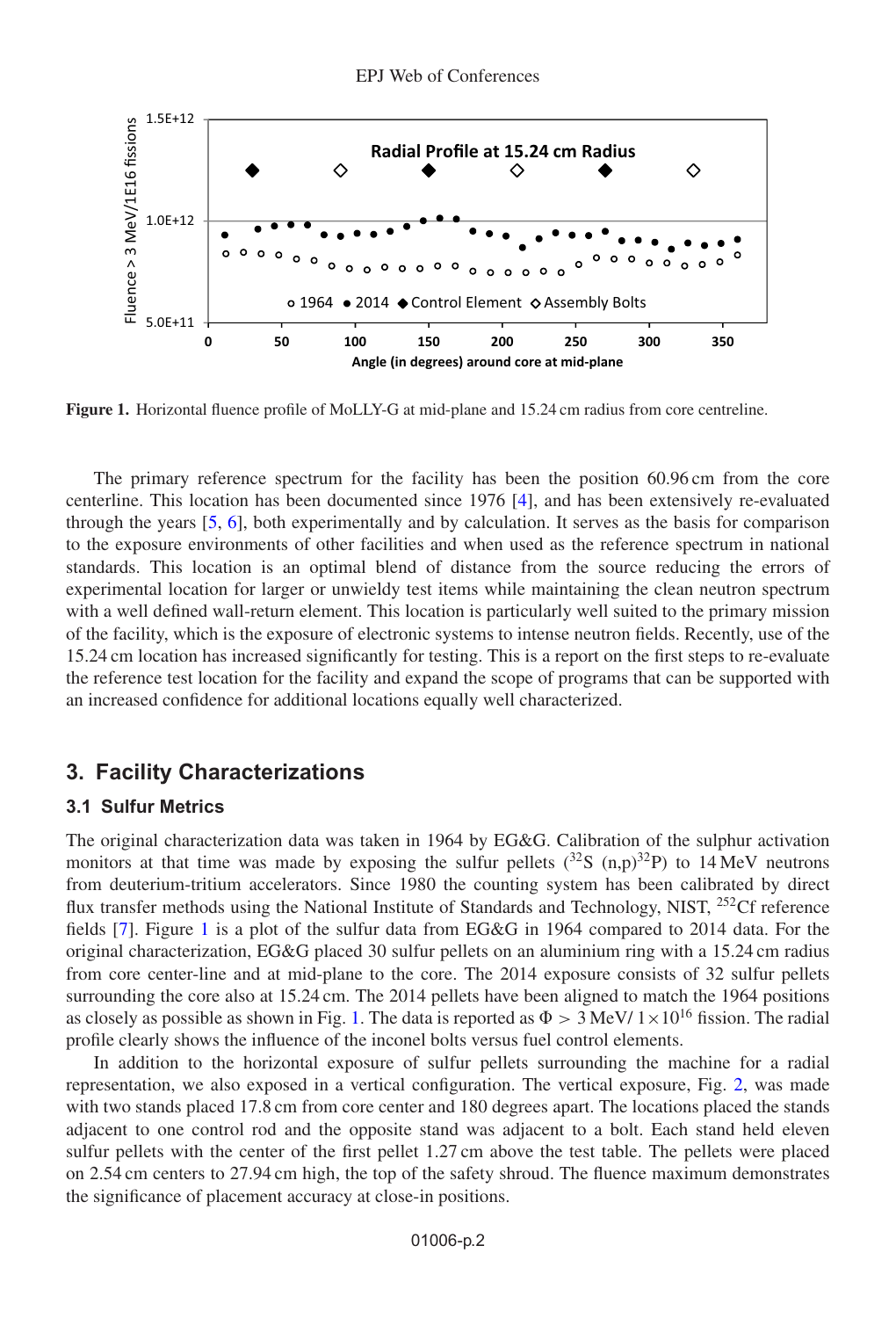<span id="page-2-0"></span>

**Figure 2.** Vertical profile of fluences at the Molly-G at 17.78 cm from core centerline.

#### **3.2 Fission Yield Normalization**

Throughout the history of operations of the MoLLY-G, there has always been the requirement to provide a consistently reproducible radiation environment for life-cycle tests which may be performed over several years and for comparison with similar facilities. The simplest measure, from an operations perspective, is to record the power levels and integrated power during steady state operations and some measure of peak power in pulsed operations.

For the steady state mode of operations, the reactor power is monitored by a pair of power channels mounted on the exposure cell wall, approximately 7.6 meters away from the core. There are a number of factors that could interfere with consistent measurements made by compensated ion chambers. These include calibration and adjustment of the chambers inside their polyethylene shield and large experiments modifying the overall radiation environment in the cell, causing the detector to incorrectly interpret scattered radiation as direct radiation. Large experiments surrounding the core could also shield the detectors from measuring some fraction of the leakage radiation. For pulsed operations, the output of the reactor is proportional to the temperature rise in the core and can be measured by thermocouples. The thermocouples are not affected by changing external environments as are the power channels, but can provide suspect data as the contact between the thermocouple housing and the fuel can vary as the core suffers thermal shock during a series of pulses.

Reactor surveillance, maintenance, and calibration procedures minimize errors in reactor diagnostics to a great degree, but there have been a number of determinations of yield per fission and yield per observable diagnostic signal through the years. This resulted in differences in the measured fluence compared to reactor diagnostic. Calibration of dosimetry detector systems has undergone improvement through the years and has also contributed to the question of output of the reactor versus yield as measured by facility diagnostics.

The initial characterization of the radiation environment occurred immediately after the reactor was put into service in 1964. EG&G published a comprehensive report detailing careful measurement of the neutron environment, reactor performance, and health physics measurements throughout the facility. Included as part of those measurements were fission yield determinations in both steady state and pulsed mode. EG&G used 1.45 leakage neutrons/fission and 190 MeV per fission to determine the integrated power output resulting value of  $5.07 \text{ kW-min}$  per  $1.0 \times 10^{16}$  fissions in a steady state operation. For pulsed operations, they determined a burst corresponding to  $1.0 \times 10^{16}$  fissions resulted in a temperature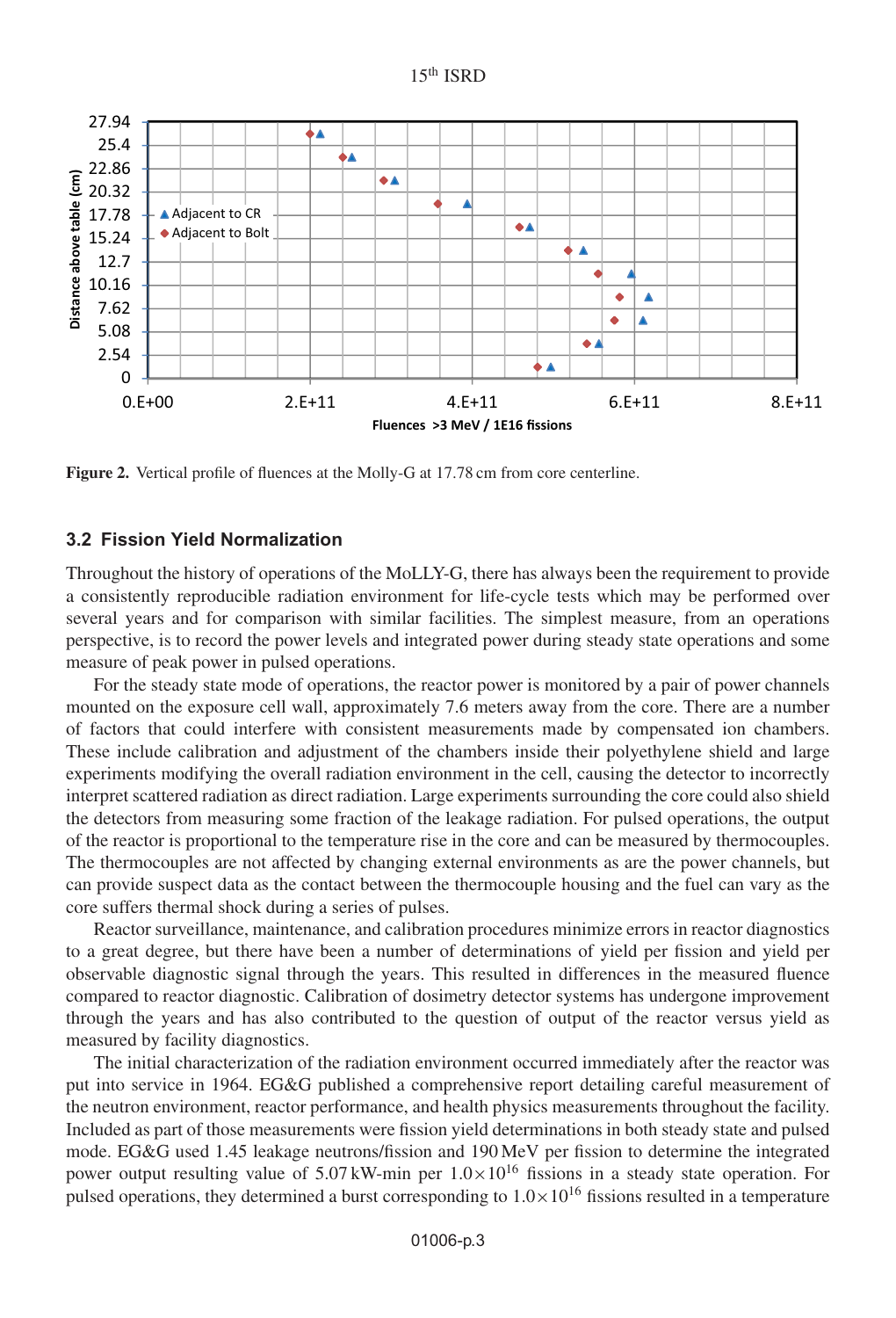<span id="page-3-0"></span>

**Figure 3.** Fluence > 3 MeV per fission as a function of distance from the core centerline.

|                  | <b>Pulse Operations</b>                      | <b>Steady State Operations</b>       | Pulse/Steady State                  |  |
|------------------|----------------------------------------------|--------------------------------------|-------------------------------------|--|
|                  |                                              |                                      | (for Equivalent Yield)              |  |
|                  | $\sqrt{\frac{6}{1 \times 10^{16}}}$ fissions | kW-min / $1 \times 10^{16}$ fissions | $\mathrm{C}/\mathrm{kW}\text{-min}$ |  |
| 1964 EG&G        | 24.3                                         | 5.07                                 | 4.79                                |  |
| MCNP4C & ENDF/B5 | 27.7                                         | 6.86                                 | 4.04                                |  |
| MCNP5 & ENDF/BVI | 27.4                                         | 6.78                                 | 4.044                               |  |

<span id="page-3-1"></span>**Table 1.** Fission Yield Normalization.

rise of 24.3 ◦C, as measured by a reference thermocouple in the core. Their measurements were based on plutonium fission foils to determine fluence greater than 10 keV and sulfur activation monitors to determine fluence greater than 3 MeV.

Our MCNP [\[8,](#page-7-7) [9](#page-7-8)] calculations normalize data per fission neutron in k-code mode or per source neutron in fixed source mode. Using the original normalization constants determined by EG&G has always resulted in some degree of offset in measured versus calculated spectra and fluence as measured by some activation foil monitors. Some discrepancy is due to the difference in sulfur calibration method. However, data collected since 1980 have shown that the reactor diagnostic providing power level vs. yield has remained very constant. The current experiments used sulfur activation monitors which are counted on a gas flow proportional counter. Since 1980, the yield per kW-min has stayed constant within about 2%, including all power level calibrations, gas flow proportional calibrations, and experimental errors.

Figure [3](#page-3-0) directly compares an early MCNP calculation with the original data collected by EG&G using the original yield normalization factor. The agreement was very good with MCNP, only slightly over-predicting the fluence per fission. However, when compared to contemporary steady state measurement, the MCNP calculation will over-predict  $\Phi > 3$  MeV by more than 20%.

Using the original EG&G data for equivalent  $1.0 \times 10^{16}$  fission operations, the ratio of temperature rise in the core during a pulse to the steady state power level gives 4.79 ◦C/kW-min. For contemporary measurements ( $\Phi > 3$  MeV per degree temp. rise and  $\Phi > 3$  MeV per measured kW-min), that ratio is 4.044 ◦C/kW-min, a change of about 15%. Based on the best available measurements, and detailed MCNP calculations for the experimental conditions with updated ENDF/B [\[10](#page-7-9)] cross sections, we have estimated a more appropriate set of yield normalizations listed in Table [1.](#page-3-1) The fission normalization constants in Table [1](#page-3-1) are derived by normalizing calculated fluence with experimentally determined temperature rises and integrated power indicated by facility instrumentation.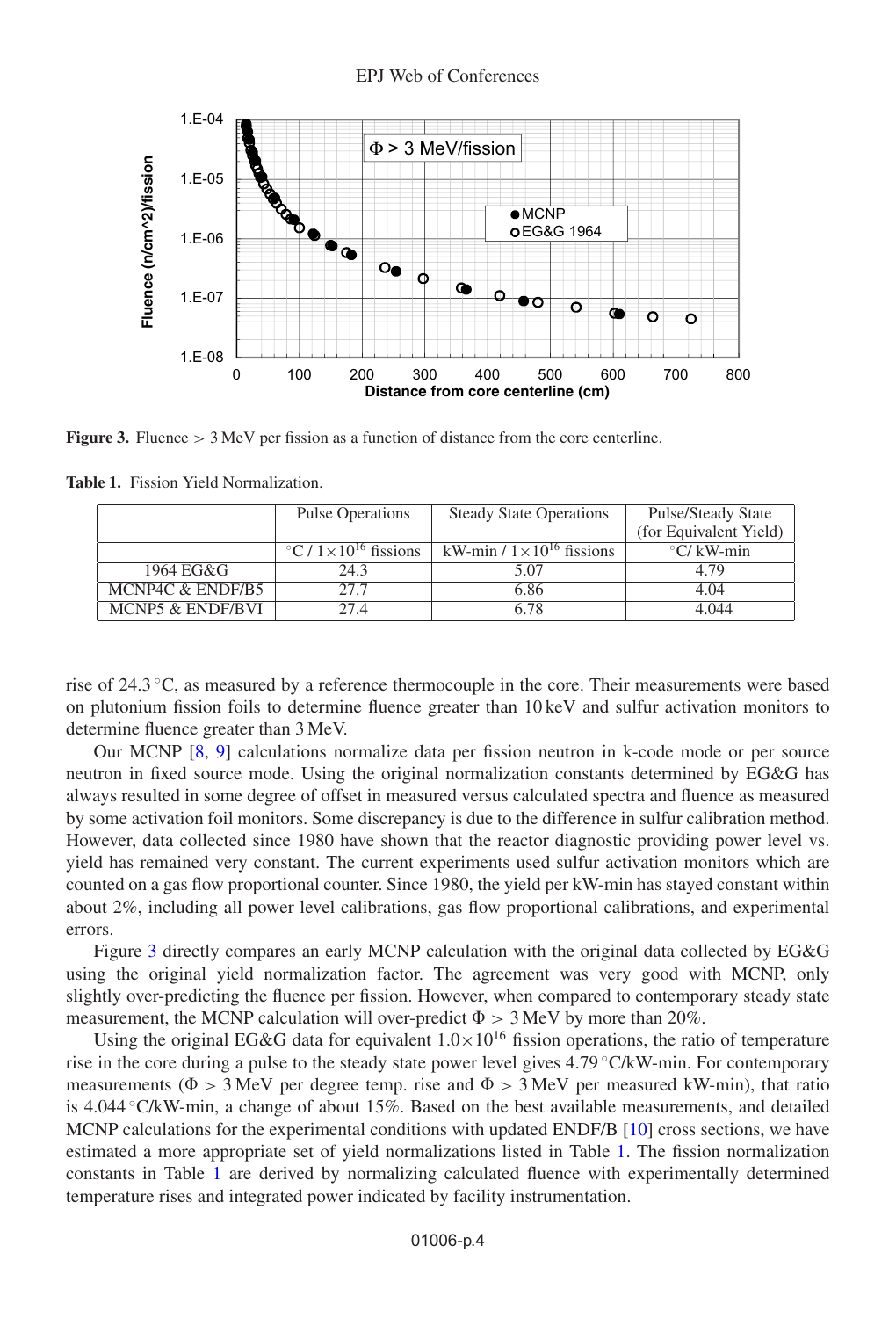#### **3.3 Shape Index & Hardness Parameter**

An important parameter that provides a means of comparison of relative spectral shapes is the spectral index or the shape index. Spectral index is often used when comparing ratios of spectrum average cross sections for various facilities or sources. As a measurable quantity, it has the advantage of being directly measured and is simply a ratio of integral detector responses. The spectral index is widely used for inter-comparison environments of various facilities and comparisons to benchmark fields [\[7\]](#page-7-6).

For tests involving the effects of neutron radiation on silicon devices, a more convenient set of comparison metrics have evolved through the years [\[3,](#page-7-2) [11,](#page-7-10) [12\]](#page-7-11).

$$
Shape Index = \frac{\Phi_{\text{total}}}{\Phi > 3 \text{ MeV}} \tag{1}
$$

$$
\text{Hardness Parameter} = \frac{\int_0^\infty \Phi(E) \, F_{D, mat} \left( E \right) dE}{F_{D, Eref, mat} \int_0^\infty \Phi(E) \, dE} \tag{2}
$$

$$
\Phi_{eq, Eref, mat} = \frac{\int_0^\infty \Phi(E) F_{D, mat}(E) dE}{F_{D, Eref, mat}} \tag{3}
$$

 $\Phi(E)$  = incident neutron fluence spectrum

 $F_{D, \text{mat}}(E)$  = neutron displacement damage function for the irradiated material (displacement damage per unit fluence) as a function of energy

 $F_{D, Eref, mat} =$  displacement damage reference value designated for the irradiated material and for the specified energy, Eref.

For routine exposures, the neutron fluence is measured by activating sulfur monitors which provide the neutron fluence greater than 3 MeV. The 1-MeV equivalent fluence for silicon displacement damage is then found using the experimentally dependent shape index and hardness parameter. The original limits of integration were 10 keV and 18 MeV since most of the displacement damage in silicon devices occurs at energies of 10 keV or greater and the original ASTM standard only provided displacement damage function data between 10 keV and 18 MeV.

More recently, we have used Shape Index and re-defined the Hardness Parameter to include the damage caused by lower energy neutrons with the integration limits now below thermal neutron energy and extending to  $20 \text{ MeV}$  for silicon. In practice, the integration limits can still be chosen as  $E_{\text{min}}$  and  $E_{\text{max}}$  providing they give the same result as if the integrations were from 0 to  $\infty$ .

Our assessment of the general shape of the neutron spectrum has changed slightly through the years because of increased accuracy in the activation foil measurements and the continuous updating of the cross section libraries [\[13,](#page-7-12) [14](#page-7-13)]. The last major update to the shape of the damage function occurred in the mid-1980s with a rather significant change to the value of  $F<sub>D,Eref</sub>$  for silicon. The impact of change to the test communities can be significant. The value of  $F_{D,1-MeV,Si}$  during the lifetime of the MoLLY-G reactor has changed from 78 MeV-mb in 1978, 84 MeV-mb in 1986, and is now 95 MeV-mb. This has been the primary reason the 1-MeV Equivalence of the test spectrum has changed from 1.12 to its current value of 0.867. Current reference data for selected test positions are provided in Table [2.](#page-5-0)

When reviewing older exposure data, it is important to take into account the changes resulting from altering the definition of the parameters which determine the 1-MeV equivalence of the test exposure. Special care must be taken to account for changes for the  $F_{D,1-MeV,Si}$  reference value.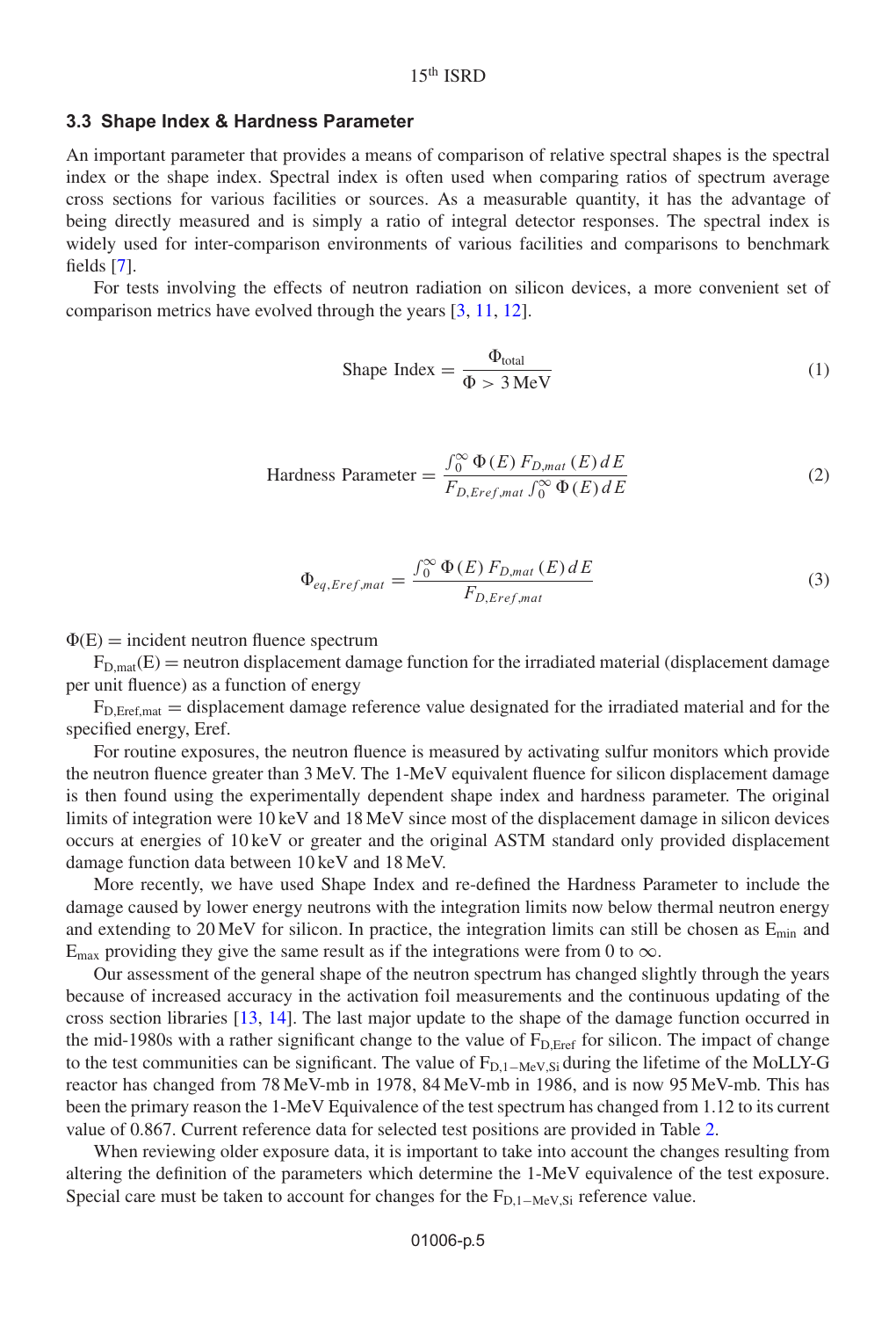#### EPJ Web of Conferences

<span id="page-5-0"></span>**Table 2.** Spectral parameters for silicon displacement damage for the MoLLY-G Reactor.

| Distance from core centerline | Shape Index |      |       | Hardness Parameter |       |       |
|-------------------------------|-------------|------|-------|--------------------|-------|-------|
| cm (in)                       | Calc        | Meas | C/M   | Calc               | Meas  | CMM   |
| 15.24(6)                      | 7.86        | 7.85 | 1.00  | 0.913              | 0.893 | 1.02  |
| 25.4(10)                      | 7.68        | 7.85 | 0.978 | 0.907              | 0.893 | 1.02  |
| $60.96(24)$ *                 | 8.20        | 8.02 | 1.02  | 0.873              | 0.865 | 1.01  |
| 121.9(48)                     | 9.14        | 8.63 | 1.06  | 0.812              | 0.817 | 0.994 |
| 254. (100)                    | 12.0        | 12.0 | 1.00  | 0.688              | 0.657 | 1.05  |

\* The 60.96 cm position is used as the baseline reference when comparing to other spectra and facilities.

<span id="page-5-1"></span>

**Figure 4.** E\*Phi(E): Spectra calculated at 5 distances from core centerline.

### **4. Improvements to Predictive Modelling**

#### **4.1 MoLLY-G**

Various codes have been used for calculations for the MoLLY-G. The early 2-dimensional calculations were run with the Two-Tran discrete ordinates codes [\[15](#page-7-14)]. These calculations were used mostly during the design phase of the reactor core. Later calculations using DOT-III [\[15\]](#page-7-14) improved the definition of the radiation environment external to the core and included a two-dimension representation of the reactor exposure cell [\[4\]](#page-7-3). These model improvements proved to be very useful in estimating the neutron spectra external to the core and the effects of the environment.

In the mid 1980s, MCNP became one of the standard codes for simulation modelling at WSMR. With increased computer capability, we improved the model of the MoLLY-G facility, Fig. [4.](#page-5-1) The exposure room configuration has remained constant through the years. We are currently updating the detail of the reactor core, the reactor support stand, and current experimental exposure table. Additional changes are in process for a new experimental table, experimental framework, and safety shroud. As these changes are finalized, we propose to perform detailed calculations and experiments of the new reference environments.

#### **4.2 Cross-Section Sets ENDF/B-V, B-VI, B-VII**

A simplified reactor core model has been used for evaluating the effect of changing cross section data. MCNP has been used since the 1980s with a variety of cross sections, beginning with ENDL [\[16\]](#page-7-15),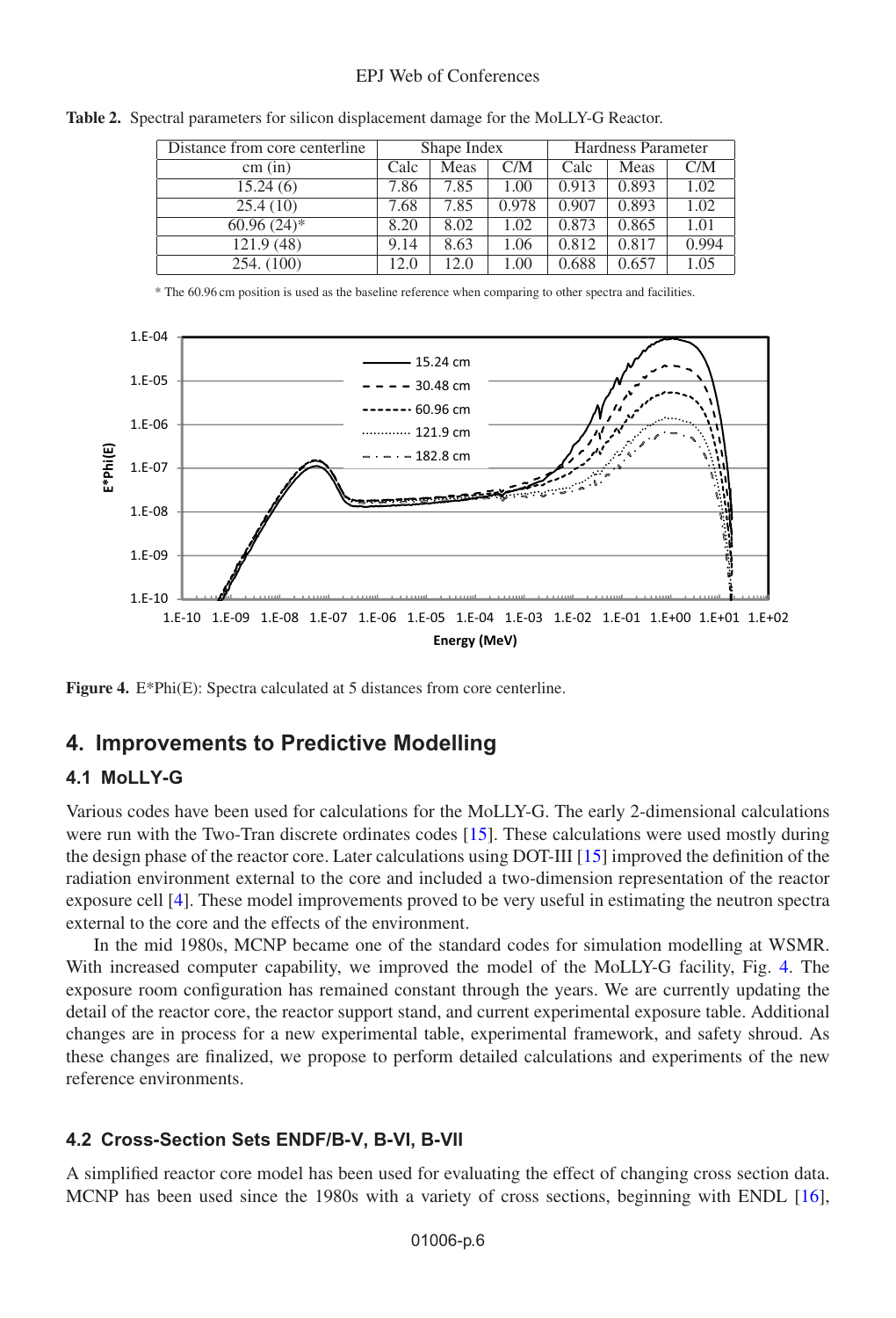#### 15th ISRD

<span id="page-6-0"></span>

**Figure 5.** Spectra calculated with a simplified core model using various cross section sets: 60.96 cm location.

early ENDF/B libraries, and special Los Alamos evaluations. Through the history of calculations up through ENDF/B-V, the variations in our calculated spectra were almost unobservable. This is true both for calculations of the simple early models of the core through the more detailed models of the core in the exposure cell. However, beginning with ENDF/B-VI, small variations in the spectra were observed. Calculated keff values also did not track beginning with B-VI. The current version of the MCNP code is distributed with B-VII cross sections. Simple initial comparisons show the B-VII based calculations are tracking with the B-VI based calculations. Figure [5](#page-6-0) shows a comparison of a region near the peak of the fission spectrum. The spectrum based on the B-V cross sections peaks about 5 to 10% higher than similar calculations with B-VI and B-VII cross sections. Additional runs with the B-VI and B-VII cross section sets, except for replacing the <sup>235</sup>U cross sections with the earlier B-V based cross sections, shows the change appears to be primarily attributable to the change in <sup>235</sup>U cross sections. Changing other individual cross sections, for example,  $^{238}$ U, did not prove to show the same effect. It is anticipated based on calculations to date, that as we update our reference spectra, the change in neutron spectra will result in changes to our response function conversion factors, with the changes being lower on the order of a few per cent. A complete set of new reference spectra folded with a variety of response functions, such as the 1-MeV Si displacement damage function will be examined in future work.

# **5. Summary**

After many years of only minor changes to the evaluations of the radiation environment of the MoLLY-G reactor, changes in recommended cross section sets, facility configuration and improved capability for generating detailed models of the reactor and environment, there is a need to update our characterizations. We have compared new measurements of the neutron environment with the original data of EG&G. We have re-evaluated the neutron yield versus reactor power level calibration and burst diagnostics.

We have begun a program to update our reference environment at 60.96 cm from core centerline. This will include more detailed modelling of the reactor, the support structure and experimental fixtures. In addition to these improved models, there will be a need to establish a better configuration control mechanism to ensure the consistency required for a reference environment.